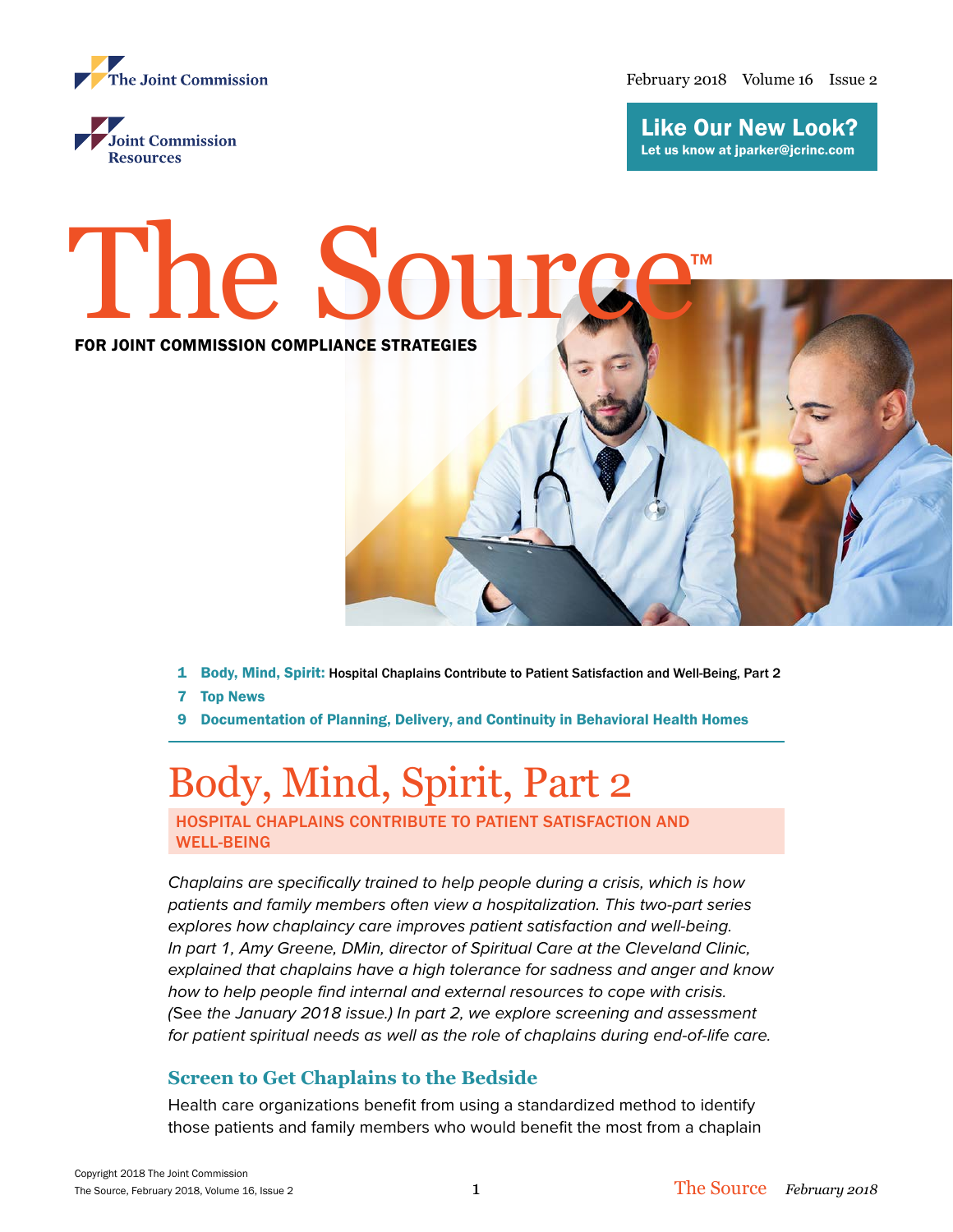visit. Often, hospitals accomplish this through electronic screening questions that a nurse can ask the patient or family member upon admission.<sup>1,2</sup> "Because chaplains have limited resources and time, the initial screening is necessary," says Stephen King, PhD, BCC, manager of Chaplaincy, Child Life, and Clinical Patient Navigators, Seattle Cancer Care Alliance. "The screening is more of a triage or quick determination of needs that might be through an electronic method with two questions."

Research is currently under way to find the best evidence-based questions to use in the screening process. Current research points to using the Rush Spiritual Struggle Screening Protocol<sup>2</sup> or the following two questions<sup>3</sup>:

- Do you struggle with the loss of meaning and joy in your life?
- Do you currently have what you would describe as religious or spiritual struggles?

Admission is not the only time that health care providers can conduct spiritual and religious screening. Whenever the patient's prognosis and treatment plan changes throughout the hospital stay, a subsequent screening or automatic consult to the chaplain should occur.4

## **Conduct a Spiritual History and Assessment**

After a chaplain becomes involved in a patient's care, either through the screening process or a consult, he or she will visit with the patient and perform a spiritual history or spiritual assessment. The Joint Commission's Rights and Responsibilities of the Individual (RI) Standard RI.01.01.01 requires an organization to address a patient's right to access religious and other spiritual services.

The spiritual history and spiritual assessment may overlap in some ways, but the history often helps the chaplain briefly determine how a person's religion or spirituality allows him or her to cope with current medical issues.<sup>1</sup> There are many tools, involving four to five themes, to help chaplains complete a spiritual history, including the FICA, FACT, CSI-MEMO, HOPE, FAITH, and so on.1,5 (*See* Sidebar 1, below, for a description of FICA.)

## Sidebar 1. Using FICA as a Tool to Complete a Spiritual History

FICA (developed by Christina Puchalski, MD<sup>6</sup>)

- **F** Faith, Belief, Meaning
- **I** Importance or Influence of religious and spiritual beliefs and practices
- **C** Community or Church connections
- **A** Address or Action in the context of medical care

The spiritual assessment is a more in-depth assessment of a patient's spiritual or religious struggle or distress. "It's more of a process," says King. "We listen to their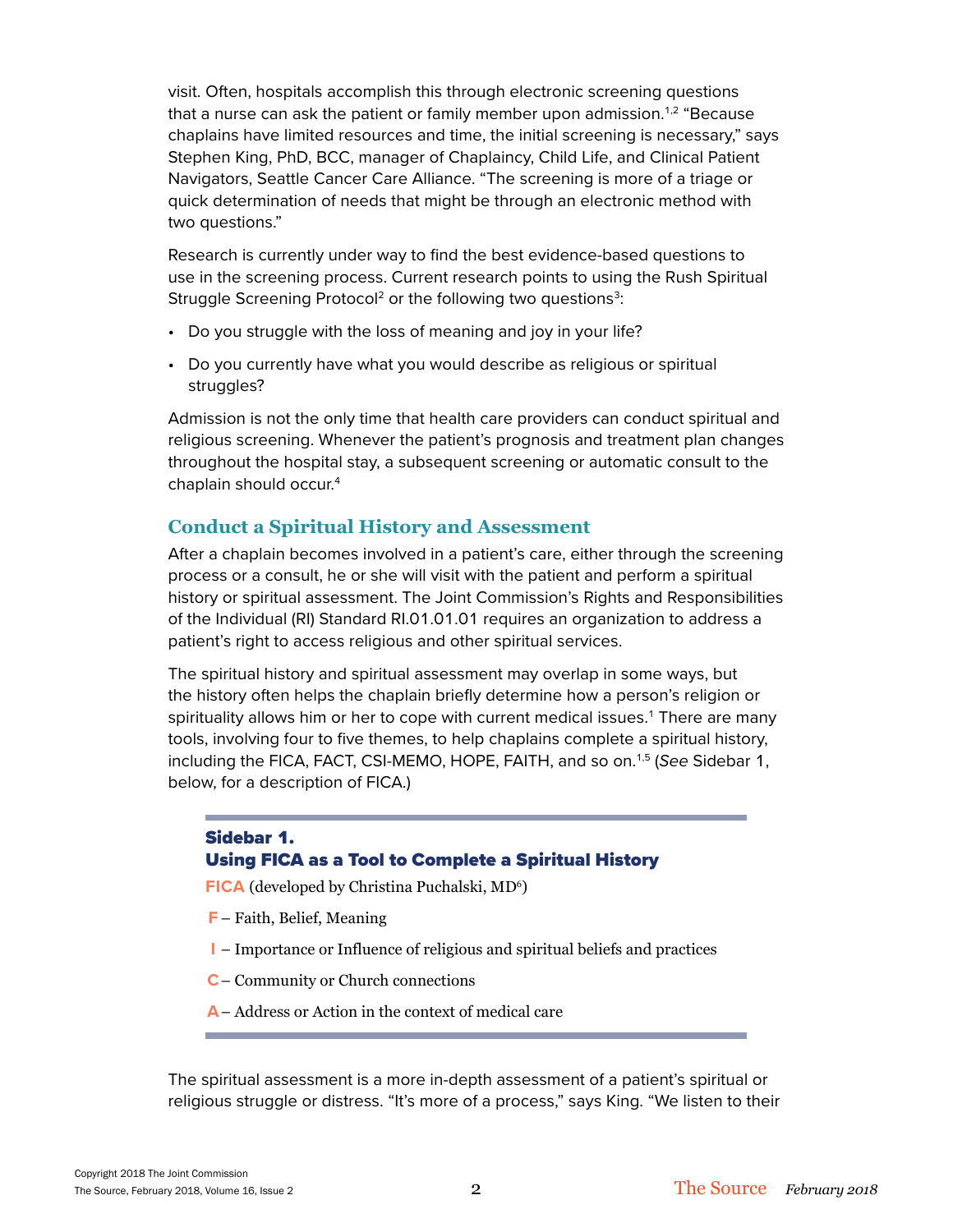story and summarize their needs and resources. Part of the assessment process for chaplains is inquiring about these spiritual needs and resources. Do they have high or low needs? Do they have high or low resources? If they have high needs and low resources, we need to spend more time with them. It helps us triage and determine where to spend our time."7

Several spiritual assessment tools provide ways to objectively measure a patient's spiritual distress, such as the Spiritual Distress Assessment Tool.<sup>8</sup> With the movement toward objective measurements, chaplaincy care is becoming more outcome oriented and evidence based.9 "Our models of assessment have been narrative models," says George Fitchett, DMin, PhD, professor and director of research, Department of Religion, Health, and Human Values at Rush University Medical Center in Chicago. "We listen for concerns, struggles, hopes, doubts, or alienation from religious community and then summarize this in a narrative format. But we also need to quantify the level of spiritual distress the patient is having so that we can follow up and assess their progress."

Finally, spiritual assessments cannot take a one-size-fits-all approach, as the assessment process should change based on the patient's diagnosis or prognosis. "Is the assessment that would be good in med-surg also be good in palliative care or behavioral health care?" says Fitchett. "No. We know from practice and research that the kind of religious and spiritual issues that people face when living with depression or seeking recovery from substance abuse are distinct from people seeking spiritual support in palliative care."

In recognizing the various needs of different patient populations, The Joint Commission has created several standards that require customized spiritual or religious assessments depending on the patient's diagnosis. (*See* "Related Requirements," page 4, for a list of these standards.)

## **Assist in Decisions About End-of-Life Care**

Chaplains are an invaluable resource when patients and family members need to make choices related to palliative, hospice, or end-of-life care. "I think it is one of the places where we can be the most helpful," says Greene. "It's really about quality of life and not just end of life. Chaplains know death is a fact of life, and we are not squeamish about talking about bad news. We try to get the conversation started earlier so that people feel like they have some choices. Whereas the patients are saying, 'the doctor will tell me when it's time,' and the doctors are saying, 'the patient will tell me when it's time.' Truthfully, patients want to talk about it more than the doctors realize."

Research has found that when patients who face end-of-life choices receive spiritual care from a health care team that includes chaplains, the patients have a higher quality of life at the end of life and are more likely to choose comfort care as opposed to aggressive care, including ventilation or treatment in the intensive care unit (ICU).<sup>10</sup> Furthermore, hospitals that provided chaplains had more patients enroll in home hospice.<sup>11</sup> And a study of family members whose loved ones had died in the ICU found that the family members had higher levels of satisfaction with their medical treatment decisions when they received spiritual care provided by chaplains.<sup>12</sup>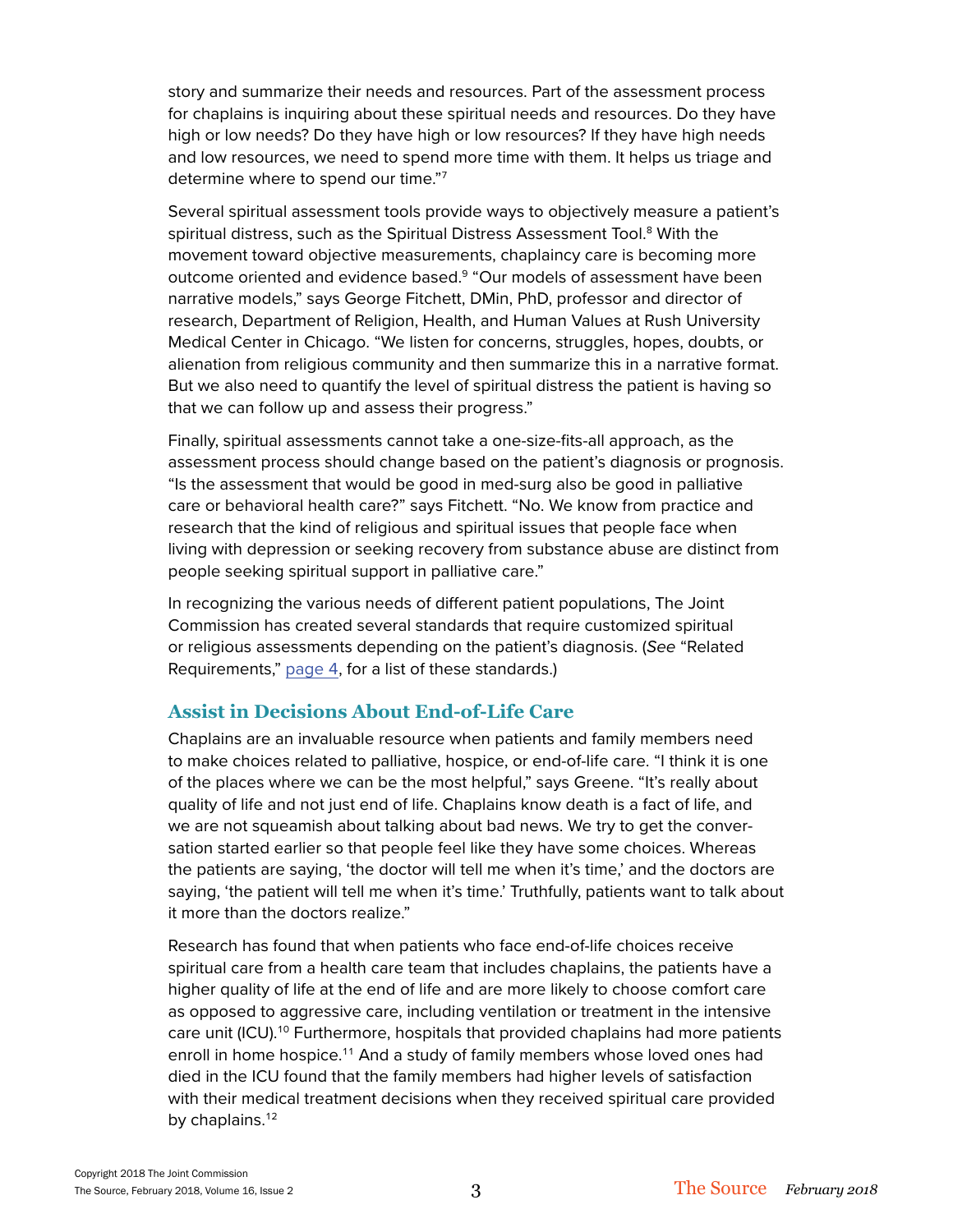### Related Requirements

## **Provision of Care, Treatment, and Services (PC) Standard PC.01.02.11**

The hospital assesses the needs of patients who receive psychosocial services to treat alcoholism or other substance use disorders.

#### **Element of Performance 5 for PC.01.02.11**

5. Based on the patient's age and needs, the assessment for patients receiving psychosocial services for the treatment of alcoholism or other substance use disorders includes the patient's religion and spiritual beliefs, values, and preferences.

### **Standard PC.01.02.13**

The hospital assesses the needs of patients who receive treatment for emotional and behavioral disorders.

#### **Element of Performance 3 for PC.01.02.13**

3. Based on the patient's age and needs, the assessment for patients who receive treatment for emotional and behavioral disorders includes the patient's religion and spiritual beliefs, values, and preferences.

#### **Standard PC.02.02.13**

The patient's comfort and dignity receive priority during end-of-life care.

#### **Element of Performance 1 for PC.02.02.13**

1. To the extent possible, the hospital provides care and services that accommodate the patient's and his or her family's comfort, dignity, psychosocial, emotional, and spiritual end-of-life needs.

"We want to be aware of how spirituality informs patients' medical choices," says King. "We don't want people choosing the fifth line of chemotherapy just because it is there. We want them to make the choice that is true to their values and goals of care."

## **Move to Evidence-Based Chaplaincy Care**

A chaplain's work remains focused on easing the religious and spiritual distress that patients, family members, and health care providers may confront depending on the various stressors in their lives. But chaplains have also been working to ensure that their care is evidence based.<sup>9</sup> Furthermore, chaplains are finding ways to objectively document their outcomes to show the positive impact they have on the health care experience, including improved patient satisfaction, improved health outcomes, improved quality of life, and decreased medical costs.<sup>13-15</sup>

"There are studies on patients with heart failure who are experiencing spiritual distress," says Fitchett. "These patients were assessed using a seven-item scale, and 15% to 30% of patients stated that they felt forgotten by God or their congregation, punished by God, or were some place in between."16 Additional research suggests that patients with heart failure who are experiencing spiritual distress have more worries about their illness, more depression, less adherence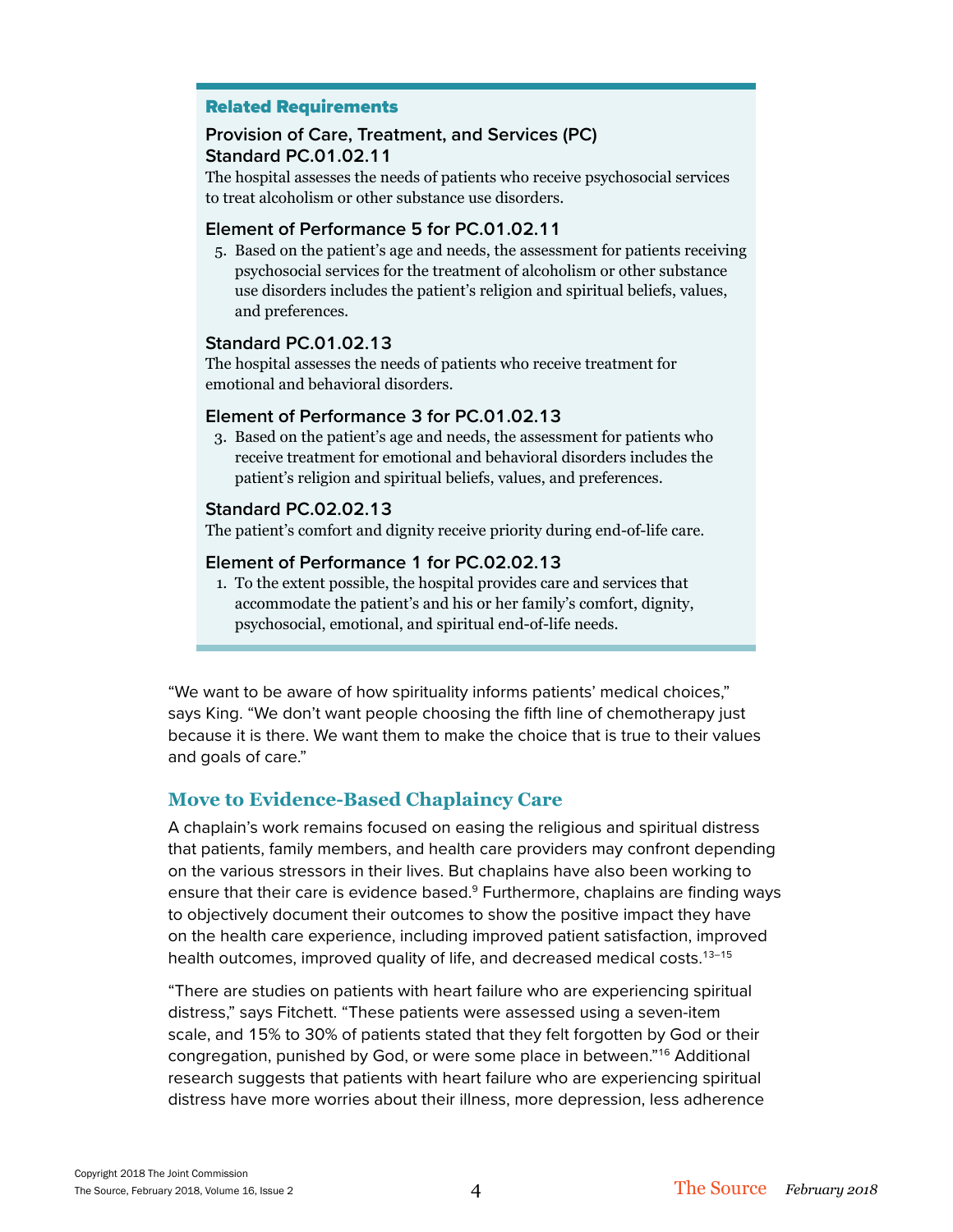

Chaplains can help patients and their families address the emotional and spiritual impact of their medical conditions.

to physician recommendations for care, more hospital days, and greater likelihood of not surviving more than five years.<sup>17-19</sup> "If you targeted patients with heart failure for spiritual care." continues Fitchett, "particularly if you screened for those patients who felt abandoned by God, I think you would find reduced spiritual and emotional distress, improved quality of life, improved adherence to medical recommendations, decreased use of the hospital, and increased survival."

Fitchett co-directs the Transforming Chaplaincy project, which is an initiative to advance research literacy among health care chaplains. Find more information at <http://www.transformchaplaincy.org>. TS

#### **References**

- 1. LaRocca-Pitts MA. FACT: Taking a spiritual history in a clinical setting. *J Health Care Chaplain.* 2008;15(1):1–12.
- 2. Fitchett G, Risk JL. Screening for spiritual struggle. *J Pastoral Care Counsel.* 2009;63(1):1–12. Accessed Jan 5, 2018. [http://bishopandersonhouse.org/wp-content/uploads/2015/06/Spiritual-Screening.pdf.](http://bishopandersonhouse.org/wp-content/uploads/2015/06/Spiritual-Screening.pdf)
- 3. King SD, et al. Determining best methods to screen for religious/spiritual distress. *Support Care Cancer.* 2017 Feb;25(2):471–479.
- 4. HealthCare Chaplaincy Network; Spiritual Care Association. Spiritual Care and Nursing: A Nurse's Contribution and Practice. Mar 2017. Accessed Jan 5, 2018. [https://www.healthcarechaplaincy.org/docs/about/nurses](https://www.healthcarechaplaincy.org/docs/about/nurses_spiritual_care_white_paper_3_22_2017.pdf)  [\\_spiritual\\_care\\_white\\_paper\\_3\\_22\\_2017.pdf.](https://www.healthcarechaplaincy.org/docs/about/nurses_spiritual_care_white_paper_3_22_2017.pdf)
- 5. LaRocca-Pitts M. Four FACTs Spiritual Assessment Tool. *J Health Care Chaplain.* 2015;21(2):51–59.
- 6. Puchalski C, Romer AL. Taking a spiritual history allows clinicians to understand patients more fully. *J Palliat Med.* 2000:3(1):129–137.
- 7. Fitchett G, Canada AL. The role of religion/spirituality in coping with cancer: Evidence, assessment, and intervention. In Holland JC, et al., editors: *Psycho-Oncology*, 2nd ed. New York: Oxford University Press, 2010, 440–446.